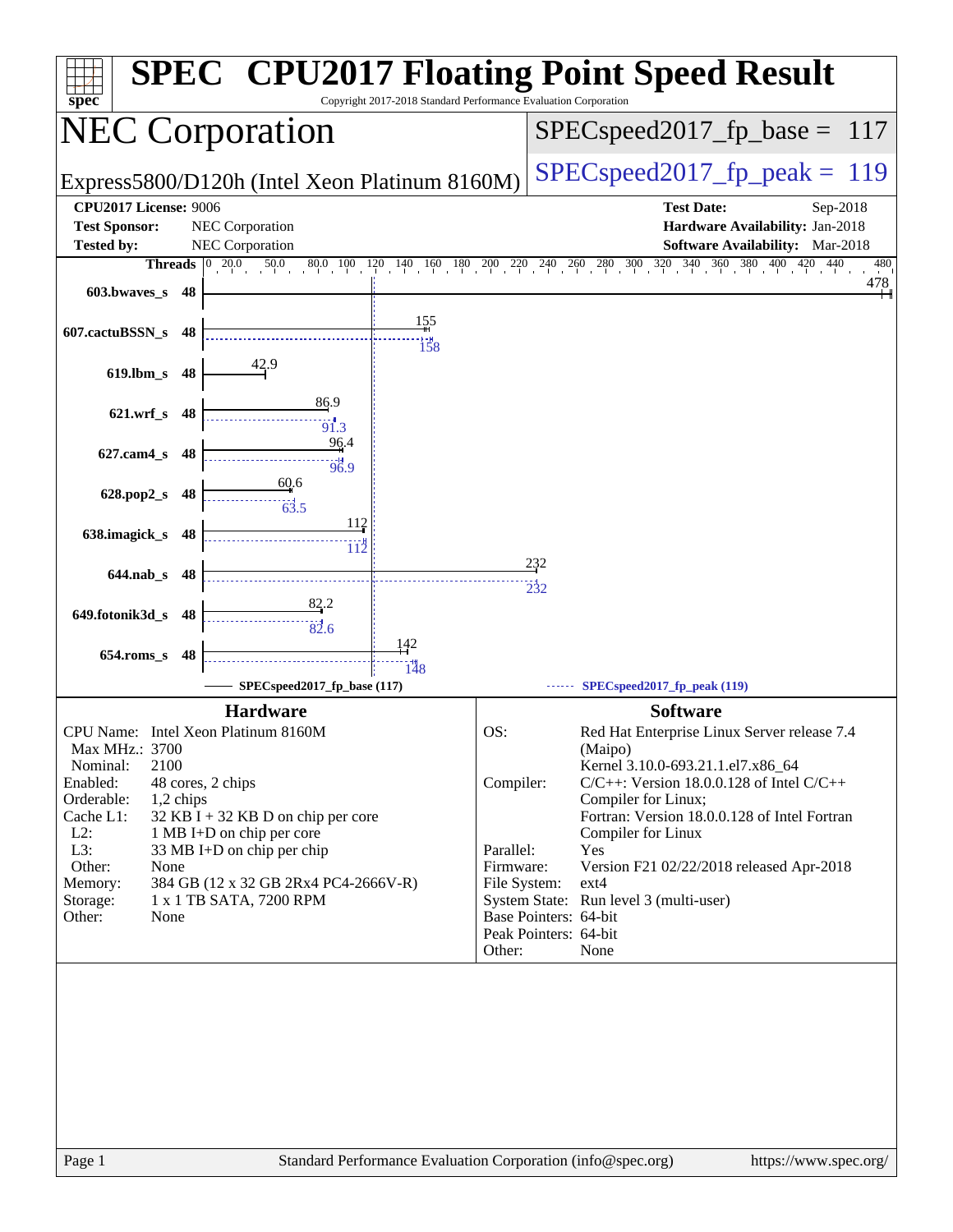

Results appear in the [order in which they were run.](http://www.spec.org/auto/cpu2017/Docs/result-fields.html#RunOrder) Bold underlined text [indicates a median measurement](http://www.spec.org/auto/cpu2017/Docs/result-fields.html#Median).

#### **[Operating System Notes](http://www.spec.org/auto/cpu2017/Docs/result-fields.html#OperatingSystemNotes)**

Stack size set to unlimited using "ulimit -s unlimited"

#### **[General Notes](http://www.spec.org/auto/cpu2017/Docs/result-fields.html#GeneralNotes)**

Environment variables set by runcpu before the start of the run: KMP\_AFFINITY = "granularity=fine,compact" LD\_LIBRARY\_PATH = "/home/cpu2017/lib/ia32:/home/cpu2017/lib/intel64:/home/cpu2017/je5.0.1-32:/home/cpu2017/je5.0.1-64" OMP\_STACKSIZE = "192M"

 Binaries compiled on a system with 1x Intel Core i7-4790 CPU + 32GB RAM memory using Redhat Enterprise Linux 7.4 Transparent Huge Pages enabled by default Prior to runcpu invocation Filesystem page cache synced and cleared with: sync; echo 3 > /proc/sys/vm/drop\_caches

 Yes: The test sponsor attests, as of date of publication, that CVE-2017-5754 (Meltdown) is mitigated in the system as tested and documented. Yes: The test sponsor attests, as of date of publication, that CVE-2017-5753 (Spectre variant 1) is mitigated in the system as tested and documented. Yes: The test sponsor attests, as of date of publication, that CVE-2017-5715 (Spectre variant 2) is mitigated in the system as tested and documented.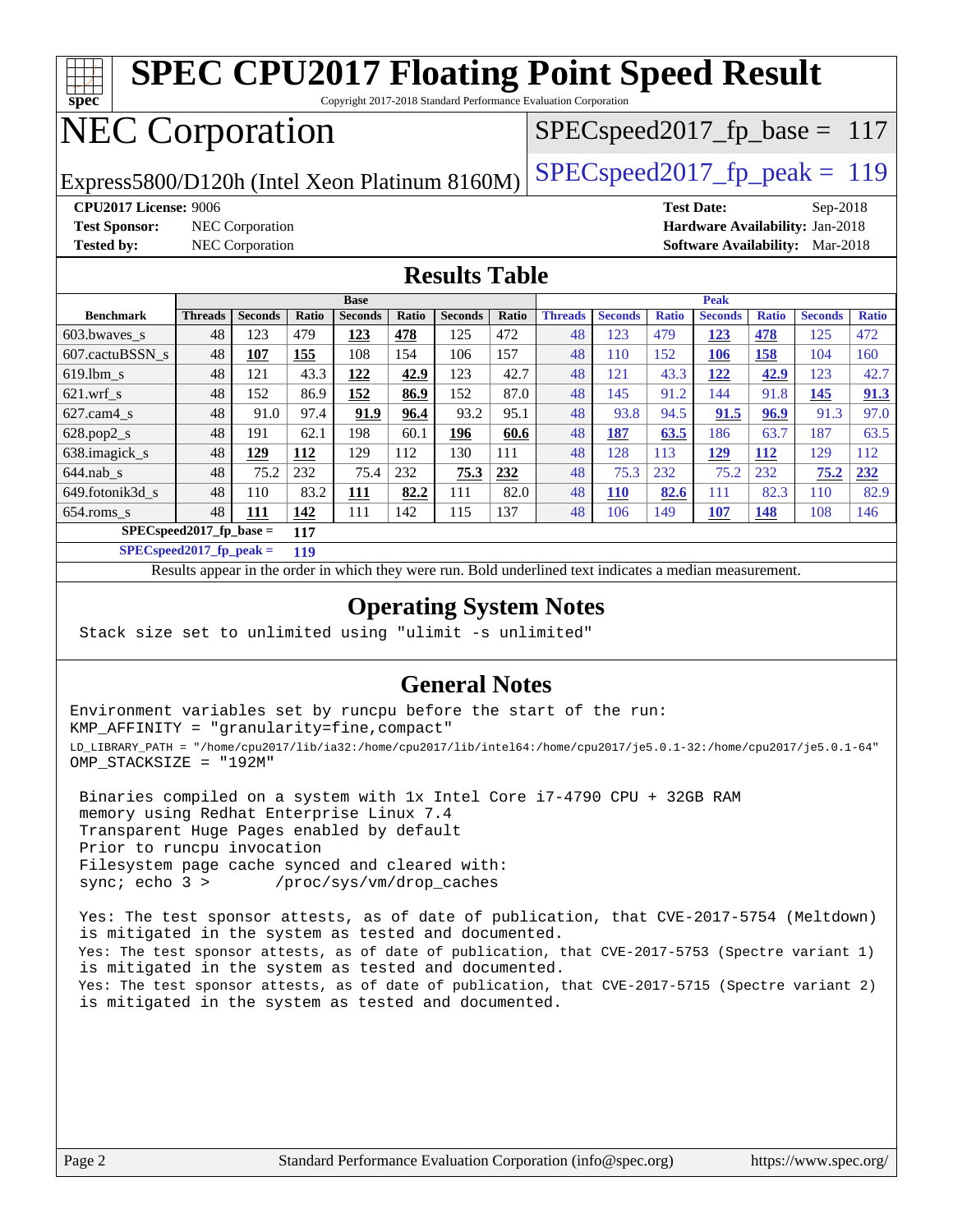| $spec^*$                                                                                                                                                                                                                                                                                                                                                                                                                                                                                                                                                                                                                                                                                                                                                                                                                                                                                                                                                           | Copyright 2017-2018 Standard Performance Evaluation Corporation                         | <b>SPEC CPU2017 Floating Point Speed Result</b>                                                                                                                                                                                                              |
|--------------------------------------------------------------------------------------------------------------------------------------------------------------------------------------------------------------------------------------------------------------------------------------------------------------------------------------------------------------------------------------------------------------------------------------------------------------------------------------------------------------------------------------------------------------------------------------------------------------------------------------------------------------------------------------------------------------------------------------------------------------------------------------------------------------------------------------------------------------------------------------------------------------------------------------------------------------------|-----------------------------------------------------------------------------------------|--------------------------------------------------------------------------------------------------------------------------------------------------------------------------------------------------------------------------------------------------------------|
| <b>NEC Corporation</b>                                                                                                                                                                                                                                                                                                                                                                                                                                                                                                                                                                                                                                                                                                                                                                                                                                                                                                                                             |                                                                                         | $SPEC speed2017_f p\_base = 117$                                                                                                                                                                                                                             |
| Express5800/D120h (Intel Xeon Platinum 8160M)                                                                                                                                                                                                                                                                                                                                                                                                                                                                                                                                                                                                                                                                                                                                                                                                                                                                                                                      |                                                                                         | $SPEC speed2017_fp\_peak = 119$                                                                                                                                                                                                                              |
| <b>CPU2017 License: 9006</b><br><b>Test Sponsor:</b><br><b>NEC</b> Corporation<br>NEC Corporation<br><b>Tested by:</b>                                                                                                                                                                                                                                                                                                                                                                                                                                                                                                                                                                                                                                                                                                                                                                                                                                             |                                                                                         | <b>Test Date:</b><br>Sep-2018<br>Hardware Availability: Jan-2018<br><b>Software Availability:</b> Mar-2018                                                                                                                                                   |
|                                                                                                                                                                                                                                                                                                                                                                                                                                                                                                                                                                                                                                                                                                                                                                                                                                                                                                                                                                    | <b>Platform Notes</b>                                                                   |                                                                                                                                                                                                                                                              |
| BIOS Settings:<br>ENERGY_PERF_BIAS_CFG mode: Performance<br>Hyper-Threading [ALL]: Disable<br>LLC dead line alloc: Disable<br>Patrol Scrub: Disable<br>DCU Streamer Prefetcher: Disable<br>Adjacent Cache Prefetch: Disable<br>Sysinfo program /home/cpu2017/bin/sysinfo<br>Rev: r5797 of 2017-06-14 96c45e4568ad54c135fd618bcc091c0f<br>running on d120h Sat Sep 15 10:11:37 2018<br>SUT (System Under Test) info as seen by some common utilities.<br>For more information on this section, see<br>https://www.spec.org/cpu2017/Docs/config.html#sysinfo<br>From /proc/cpuinfo<br>model name: $Intel(R)$ Xeon(R) Platinum 8160M CPU @ 2.10GHz<br>"physical id"s (chips)<br>2<br>48 "processors"<br>excerpts from /proc/cpuinfo might not be reliable. Use with caution.)<br>cpu cores : 24<br>siblings : 24<br>From 1scpu:<br>Architecture:<br>$CPU$ op-mode( $s$ ):<br>Byte Order:<br>CPU(s):<br>48<br>On-line $CPU(s)$ list:<br>Thread(s) per core:<br>1<br>24 | x86_64<br>$32$ -bit, $64$ -bit<br>Little Endian<br>$0 - 47$                             | cores, siblings (Caution: counting these is hw and system dependent. The following<br>physical 0: cores 0 1 2 3 4 5 8 9 10 11 12 13 16 17 18 19 20 21 24 25 26 27 28 29<br>physical 1: cores 0 1 2 3 4 5 8 9 10 11 12 13 16 17 18 19 20 21 24 25 26 27 28 29 |
| Core(s) per socket:<br>Socket(s):<br>2<br>$\overline{2}$<br>NUMA node(s):<br>Vendor ID:                                                                                                                                                                                                                                                                                                                                                                                                                                                                                                                                                                                                                                                                                                                                                                                                                                                                            | GenuineIntel                                                                            |                                                                                                                                                                                                                                                              |
| CPU family:<br>6<br>Model:<br>85<br>Model name:<br>Stepping:<br>4<br>CPU MHz:<br>CPU max MHz:<br>CPU min MHz:<br>BogoMIPS:<br>Virtualization:<br>L1d cache:<br>32K                                                                                                                                                                                                                                                                                                                                                                                                                                                                                                                                                                                                                                                                                                                                                                                                 | 2320.910<br>3700.0000<br>1000.0000<br>4200.00<br>$VT - x$                               | $Intel(R)$ Xeon(R) Platinum 8160M CPU @ 2.10GHz                                                                                                                                                                                                              |
| Page 3                                                                                                                                                                                                                                                                                                                                                                                                                                                                                                                                                                                                                                                                                                                                                                                                                                                                                                                                                             | (Continued on next page)<br>Standard Performance Evaluation Corporation (info@spec.org) | https://www.spec.org/                                                                                                                                                                                                                                        |
|                                                                                                                                                                                                                                                                                                                                                                                                                                                                                                                                                                                                                                                                                                                                                                                                                                                                                                                                                                    |                                                                                         |                                                                                                                                                                                                                                                              |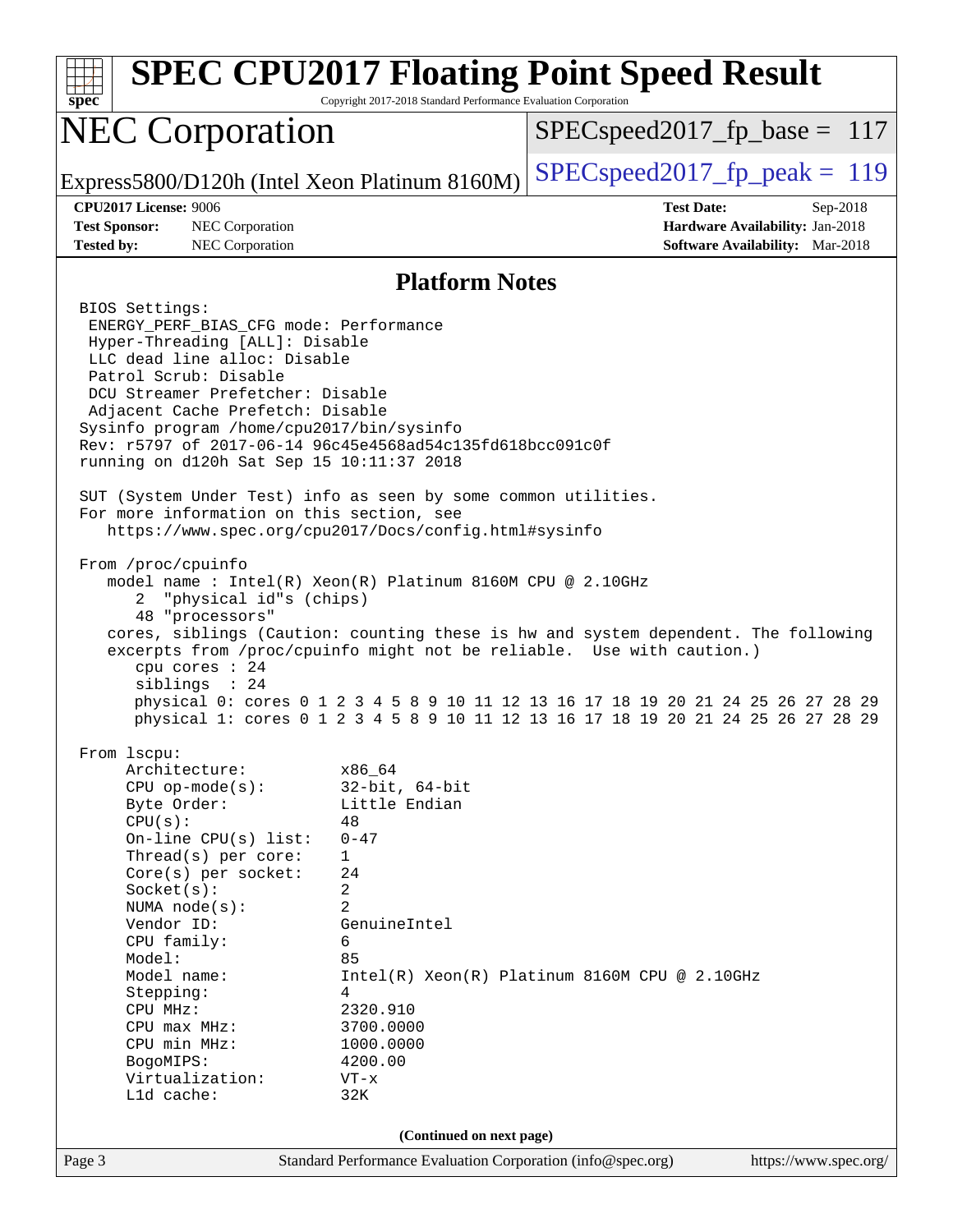| <b>SPEC CPU2017 Floating Point Speed Result</b><br>Copyright 2017-2018 Standard Performance Evaluation Corporation<br>$spec^*$                                                                                                                                                                                                                                                                                                                                                                                                                                                                                                                                                                                                                                                                                                                                                                                                                                                                                                                                                                                                                                                                                                                                                                                                                                                                                                                                                                                                                                                                                                                                                                                                                                                                                                                                      |                                                                                                            |
|---------------------------------------------------------------------------------------------------------------------------------------------------------------------------------------------------------------------------------------------------------------------------------------------------------------------------------------------------------------------------------------------------------------------------------------------------------------------------------------------------------------------------------------------------------------------------------------------------------------------------------------------------------------------------------------------------------------------------------------------------------------------------------------------------------------------------------------------------------------------------------------------------------------------------------------------------------------------------------------------------------------------------------------------------------------------------------------------------------------------------------------------------------------------------------------------------------------------------------------------------------------------------------------------------------------------------------------------------------------------------------------------------------------------------------------------------------------------------------------------------------------------------------------------------------------------------------------------------------------------------------------------------------------------------------------------------------------------------------------------------------------------------------------------------------------------------------------------------------------------|------------------------------------------------------------------------------------------------------------|
| <b>NEC Corporation</b>                                                                                                                                                                                                                                                                                                                                                                                                                                                                                                                                                                                                                                                                                                                                                                                                                                                                                                                                                                                                                                                                                                                                                                                                                                                                                                                                                                                                                                                                                                                                                                                                                                                                                                                                                                                                                                              | $SPEC speed2017_fp\_base = 117$                                                                            |
| Express5800/D120h (Intel Xeon Platinum 8160M)                                                                                                                                                                                                                                                                                                                                                                                                                                                                                                                                                                                                                                                                                                                                                                                                                                                                                                                                                                                                                                                                                                                                                                                                                                                                                                                                                                                                                                                                                                                                                                                                                                                                                                                                                                                                                       | $SPEC speed2017_fp\_peak = 119$                                                                            |
| <b>CPU2017 License: 9006</b><br><b>Test Sponsor:</b><br>NEC Corporation<br>NEC Corporation<br><b>Tested by:</b>                                                                                                                                                                                                                                                                                                                                                                                                                                                                                                                                                                                                                                                                                                                                                                                                                                                                                                                                                                                                                                                                                                                                                                                                                                                                                                                                                                                                                                                                                                                                                                                                                                                                                                                                                     | <b>Test Date:</b><br>Sep-2018<br>Hardware Availability: Jan-2018<br><b>Software Availability:</b> Mar-2018 |
| <b>Platform Notes (Continued)</b>                                                                                                                                                                                                                                                                                                                                                                                                                                                                                                                                                                                                                                                                                                                                                                                                                                                                                                                                                                                                                                                                                                                                                                                                                                                                                                                                                                                                                                                                                                                                                                                                                                                                                                                                                                                                                                   |                                                                                                            |
| Lli cache:<br>32K<br>L2 cache:<br>1024K<br>L3 cache:<br>33792K<br>NUMA node0 CPU(s):<br>$0 - 23$<br>NUMA nodel CPU(s):<br>$24 - 47$<br>Flaqs:<br>pat pse36 clflush dts acpi mmx fxsr sse sse2 ss ht tm pbe syscall nx pdpe1gb rdtscp<br>lm constant_tsc art arch_perfmon pebs bts rep_good nopl xtopology nonstop_tsc<br>aperfmperf eagerfpu pni pclmulqdq dtes64 monitor ds_cpl vmx smx est tm2 ssse3 fma<br>cx16 xtpr pdcm pcid dca sse4_1 sse4_2 x2apic movbe popcnt tsc_deadline_timer aes<br>xsave avx f16c rdrand lahf_lm abm 3dnowprefetch epb cat_13 cdp_13 invpcid_single<br>intel pt spec ctrl ibpb support tpr shadow vnmi flexpriority ept vpid fsgsbase<br>tsc_adjust bmil hle avx2 smep bmi2 erms invpcid rtm cqm mpx rdt_a avx512f avx512dq<br>rdseed adx smap clflushopt clwb avx512cd avx512bw avx512vl xsaveopt xsavec xgetbvl<br>cqm_llc cqm_occup_llc cqm_mbm_total cqm_mbm_local dtherm ida arat pln pts hwp<br>hwp_act_window hwp_epp hwp_pkg_req<br>/proc/cpuinfo cache data<br>cache size $: 33792$ KB<br>From numactl --hardware WARNING: a numactl 'node' might or might not correspond to a<br>physical chip.<br>available: $2$ nodes $(0-1)$<br>node 0 cpus: 0 1 2 3 4 5 6 7 8 9 10 11 12 13 14 15 16 17 18 19 20 21 22 23<br>node 0 size: 195236 MB<br>node 0 free: 190151 MB<br>node 1 cpus: 24 25 26 27 28 29 30 31 32 33 34 35 36 37 38 39 40 41 42 43 44 45 46 47<br>node 1 size: 196608 MB<br>node 1 free: 192045 MB<br>node distances:<br>$\overline{0}$<br>node<br>$\mathbf{1}$<br>10<br>21<br>0:<br>21<br>10<br>1:<br>From /proc/meminfo<br>MemTotal:<br>394644368 kB<br>HugePages_Total:<br>0<br>Hugepagesize:<br>2048 kB<br>From /etc/*release* /etc/*version*<br>os-release:<br>NAME="Red Hat Enterprise Linux Server"<br>VERSION="7.4 (Maipo)"<br>ID="rhel"<br>ID_LIKE="fedora"<br>VARIANT="Server"<br>VARIANT_ID="server" | fpu vme de pse tsc msr pae mce cx8 apic sep mtrr pge mca cmov                                              |
| (Continued on next page)                                                                                                                                                                                                                                                                                                                                                                                                                                                                                                                                                                                                                                                                                                                                                                                                                                                                                                                                                                                                                                                                                                                                                                                                                                                                                                                                                                                                                                                                                                                                                                                                                                                                                                                                                                                                                                            |                                                                                                            |
| Page 4<br>Standard Performance Evaluation Corporation (info@spec.org)                                                                                                                                                                                                                                                                                                                                                                                                                                                                                                                                                                                                                                                                                                                                                                                                                                                                                                                                                                                                                                                                                                                                                                                                                                                                                                                                                                                                                                                                                                                                                                                                                                                                                                                                                                                               | https://www.spec.org/                                                                                      |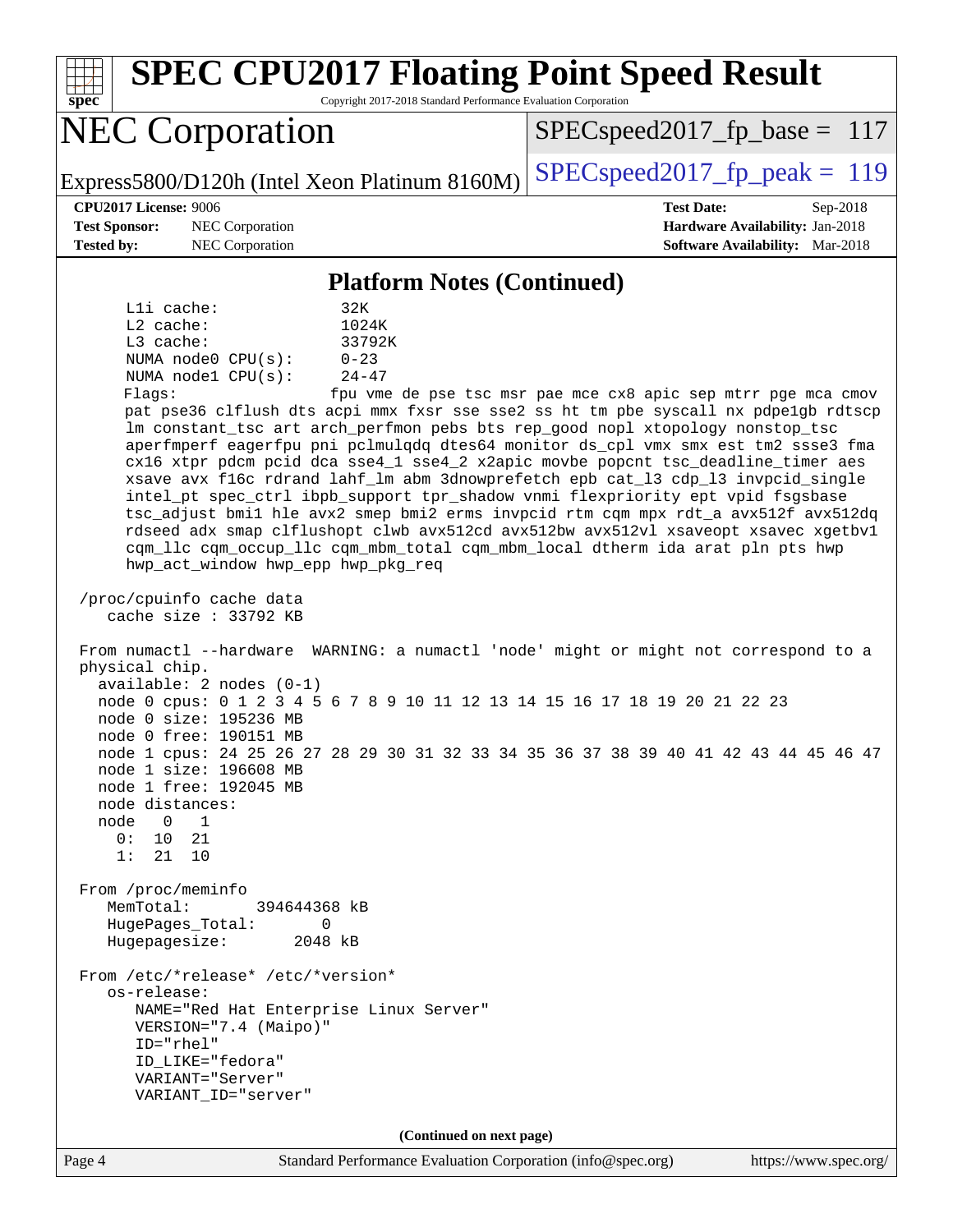| $spec^*$                                  | <b>SPEC CPU2017 Floating Point Speed Result</b><br>Copyright 2017-2018 Standard Performance Evaluation Corporation                                                                                                                                                                                                                                                                                                                                                                                                                                                                                                                       |                                                                           |  |  |
|-------------------------------------------|------------------------------------------------------------------------------------------------------------------------------------------------------------------------------------------------------------------------------------------------------------------------------------------------------------------------------------------------------------------------------------------------------------------------------------------------------------------------------------------------------------------------------------------------------------------------------------------------------------------------------------------|---------------------------------------------------------------------------|--|--|
|                                           | <b>NEC Corporation</b>                                                                                                                                                                                                                                                                                                                                                                                                                                                                                                                                                                                                                   | $SPEC speed2017_fp\_base = 117$                                           |  |  |
|                                           | Express5800/D120h (Intel Xeon Platinum 8160M)                                                                                                                                                                                                                                                                                                                                                                                                                                                                                                                                                                                            | $SPEC speed2017_fp\_peak = 119$                                           |  |  |
|                                           | <b>CPU2017 License: 9006</b>                                                                                                                                                                                                                                                                                                                                                                                                                                                                                                                                                                                                             | <b>Test Date:</b><br>Sep-2018                                             |  |  |
| <b>Test Sponsor:</b><br><b>Tested by:</b> | NEC Corporation<br>NEC Corporation                                                                                                                                                                                                                                                                                                                                                                                                                                                                                                                                                                                                       | Hardware Availability: Jan-2018<br><b>Software Availability:</b> Mar-2018 |  |  |
|                                           | <b>Platform Notes (Continued)</b>                                                                                                                                                                                                                                                                                                                                                                                                                                                                                                                                                                                                        |                                                                           |  |  |
|                                           | VERSION ID="7.4"<br>PRETTY_NAME="Red Hat Enterprise Linux Server 7.4 (Maipo)"<br>redhat-release: Red Hat Enterprise Linux Server release 7.4 (Maipo)<br>system-release: Red Hat Enterprise Linux Server release 7.4 (Maipo)<br>system-release-cpe: cpe:/o:redhat:enterprise_linux:7.4:ga:server<br>uname $-a$ :<br>Linux d120h 3.10.0-693.21.1.el7.x86_64 #1 SMP Fri Feb 23 18:54:16 UTC 2018 x86_64<br>x86_64 x86_64 GNU/Linux<br>run-level 3 Sep 15 10:05                                                                                                                                                                              |                                                                           |  |  |
|                                           | SPEC is set to: /home/cpu2017<br>Type Size Used Avail Use% Mounted on<br>Filesystem<br>/dev/sda3<br>ext4 909G 492G 371G 58% /<br>Additional information from dmidecode follows. WARNING: Use caution when you interpret<br>this section. The 'dmidecode' program reads system data which is "intended to allow<br>hardware to be accurately determined", but the intent may not be met, as there are<br>frequent changes to hardware, firmware, and the "DMTF SMBIOS" standard.<br>BIOS GIGABYTE F21 02/22/2018<br>Memory:<br>4x NO DIMM NO DIMM<br>12x Samsung M393A4K40BB2-CTD 32 GB 2 rank 2666<br>(End of data from sysinfo program) |                                                                           |  |  |
|                                           | <b>Compiler Version Notes</b>                                                                                                                                                                                                                                                                                                                                                                                                                                                                                                                                                                                                            |                                                                           |  |  |
| CC.                                       | ---------<br>619.1bm_s(base) 638.imagick_s(base, peak) 644.nab_s(base, peak)                                                                                                                                                                                                                                                                                                                                                                                                                                                                                                                                                             | ======================                                                    |  |  |
|                                           | icc (ICC) 18.0.0 20170811<br>Copyright (C) 1985-2017 Intel Corporation. All rights reserved.                                                                                                                                                                                                                                                                                                                                                                                                                                                                                                                                             |                                                                           |  |  |
| CC                                        | $619.1$ bm $s$ (peak)                                                                                                                                                                                                                                                                                                                                                                                                                                                                                                                                                                                                                    |                                                                           |  |  |
|                                           | icc (ICC) 18.0.0 20170811<br>Copyright (C) 1985-2017 Intel Corporation. All rights reserved.                                                                                                                                                                                                                                                                                                                                                                                                                                                                                                                                             |                                                                           |  |  |
| FC.                                       | $607.cactuBSSN_s(base)$                                                                                                                                                                                                                                                                                                                                                                                                                                                                                                                                                                                                                  |                                                                           |  |  |

**(Continued on next page)**

Page 5 Standard Performance Evaluation Corporation [\(info@spec.org\)](mailto:info@spec.org) <https://www.spec.org/>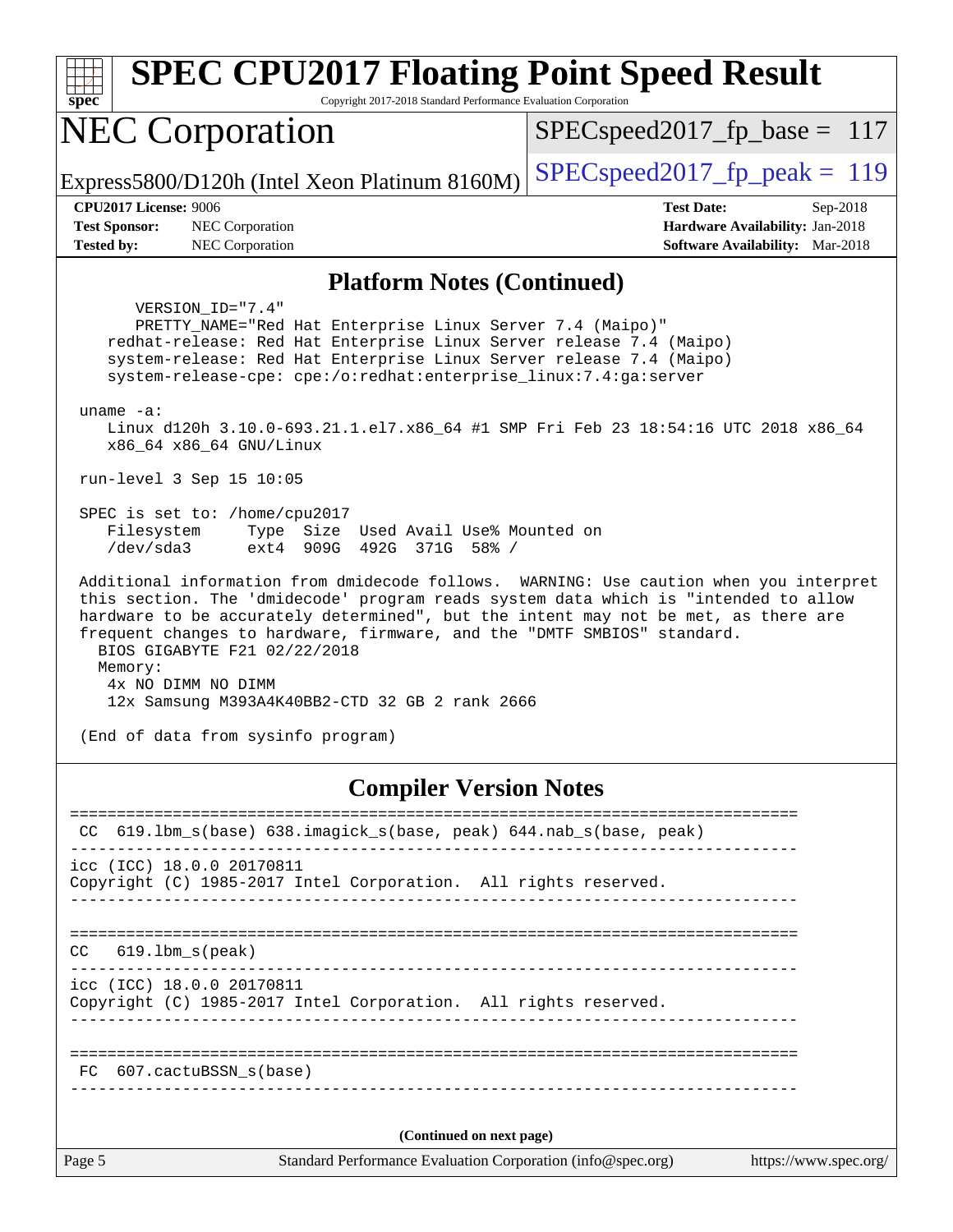| S | Dе | Ľ<br>١ |  |
|---|----|--------|--|

# **[SPEC CPU2017 Floating Point Speed Result](http://www.spec.org/auto/cpu2017/Docs/result-fields.html#SPECCPU2017FloatingPointSpeedResult)**

Copyright 2017-2018 Standard Performance Evaluation Corporation

# NEC Corporation

[SPECspeed2017\\_fp\\_base =](http://www.spec.org/auto/cpu2017/Docs/result-fields.html#SPECspeed2017fpbase) 117

Express5800/D120h (Intel Xeon Platinum 8160M)  $\left|$  [SPECspeed2017\\_fp\\_peak =](http://www.spec.org/auto/cpu2017/Docs/result-fields.html#SPECspeed2017fppeak) 119

**[CPU2017 License:](http://www.spec.org/auto/cpu2017/Docs/result-fields.html#CPU2017License)** 9006 **[Test Date:](http://www.spec.org/auto/cpu2017/Docs/result-fields.html#TestDate)** Sep-2018 **[Test Sponsor:](http://www.spec.org/auto/cpu2017/Docs/result-fields.html#TestSponsor)** NEC Corporation **[Hardware Availability:](http://www.spec.org/auto/cpu2017/Docs/result-fields.html#HardwareAvailability)** Jan-2018 **[Tested by:](http://www.spec.org/auto/cpu2017/Docs/result-fields.html#Testedby)** NEC Corporation **[Software Availability:](http://www.spec.org/auto/cpu2017/Docs/result-fields.html#SoftwareAvailability)** Mar-2018

#### **[Compiler Version Notes \(Continued\)](http://www.spec.org/auto/cpu2017/Docs/result-fields.html#CompilerVersionNotes)**

| icpc (ICC) 18.0.0 20170811<br>Copyright (C) 1985-2017 Intel Corporation. All rights reserved.<br>icc (ICC) 18.0.0 20170811    |   |                          |  |
|-------------------------------------------------------------------------------------------------------------------------------|---|--------------------------|--|
| Copyright (C) 1985-2017 Intel Corporation. All rights reserved.<br>ifort (IFORT) 18.0.0 20170811                              |   |                          |  |
| Copyright (C) 1985-2017 Intel Corporation. All rights reserved.                                                               |   |                          |  |
|                                                                                                                               |   |                          |  |
| 607.cactuBSSN_s(peak)<br>FC                                                                                                   |   |                          |  |
| icpc (ICC) 18.0.0 20170811<br>Copyright (C) 1985-2017 Intel Corporation. All rights reserved.<br>icc (ICC) 18.0.0 20170811    |   |                          |  |
| Copyright (C) 1985-2017 Intel Corporation. All rights reserved.<br>ifort (IFORT) 18.0.0 20170811                              |   |                          |  |
| Copyright (C) 1985-2017 Intel Corporation. All rights reserved.                                                               | . |                          |  |
|                                                                                                                               |   |                          |  |
| FC 603.bwaves_s(base) 649.fotonik3d_s(base) 654.roms_s(base)                                                                  |   |                          |  |
| ifort (IFORT) 18.0.0 20170811                                                                                                 |   |                          |  |
| Copyright (C) 1985-2017 Intel Corporation. All rights reserved.                                                               | . |                          |  |
|                                                                                                                               |   |                          |  |
| FC 603.bwaves_s(peak) 649.fotonik3d_s(peak) 654.roms_s(peak)                                                                  |   |                          |  |
| ifort (IFORT) 18.0.0 20170811<br>Copyright (C) 1985-2017 Intel Corporation. All rights reserved.                              |   |                          |  |
|                                                                                                                               |   |                          |  |
| $CC$ 621.wrf_s(base) 627.cam4_s(base, peak) 628.pop2_s(base)                                                                  |   |                          |  |
| ifort (IFORT) 18.0.0 20170811<br>Copyright (C) 1985-2017 Intel Corporation. All rights reserved.<br>icc (ICC) 18.0.0 20170811 |   |                          |  |
| Copyright (C) 1985-2017 Intel Corporation. All rights reserved.                                                               |   |                          |  |
|                                                                                                                               |   |                          |  |
| 621.wrf_s(peak) 628.pop2_s(peak)<br>CC.                                                                                       |   |                          |  |
| ifort (IFORT) 18.0.0 20170811<br>Copyright (C) 1985-2017 Intel Corporation. All rights reserved.                              |   |                          |  |
|                                                                                                                               |   | (Continued on next page) |  |
|                                                                                                                               |   |                          |  |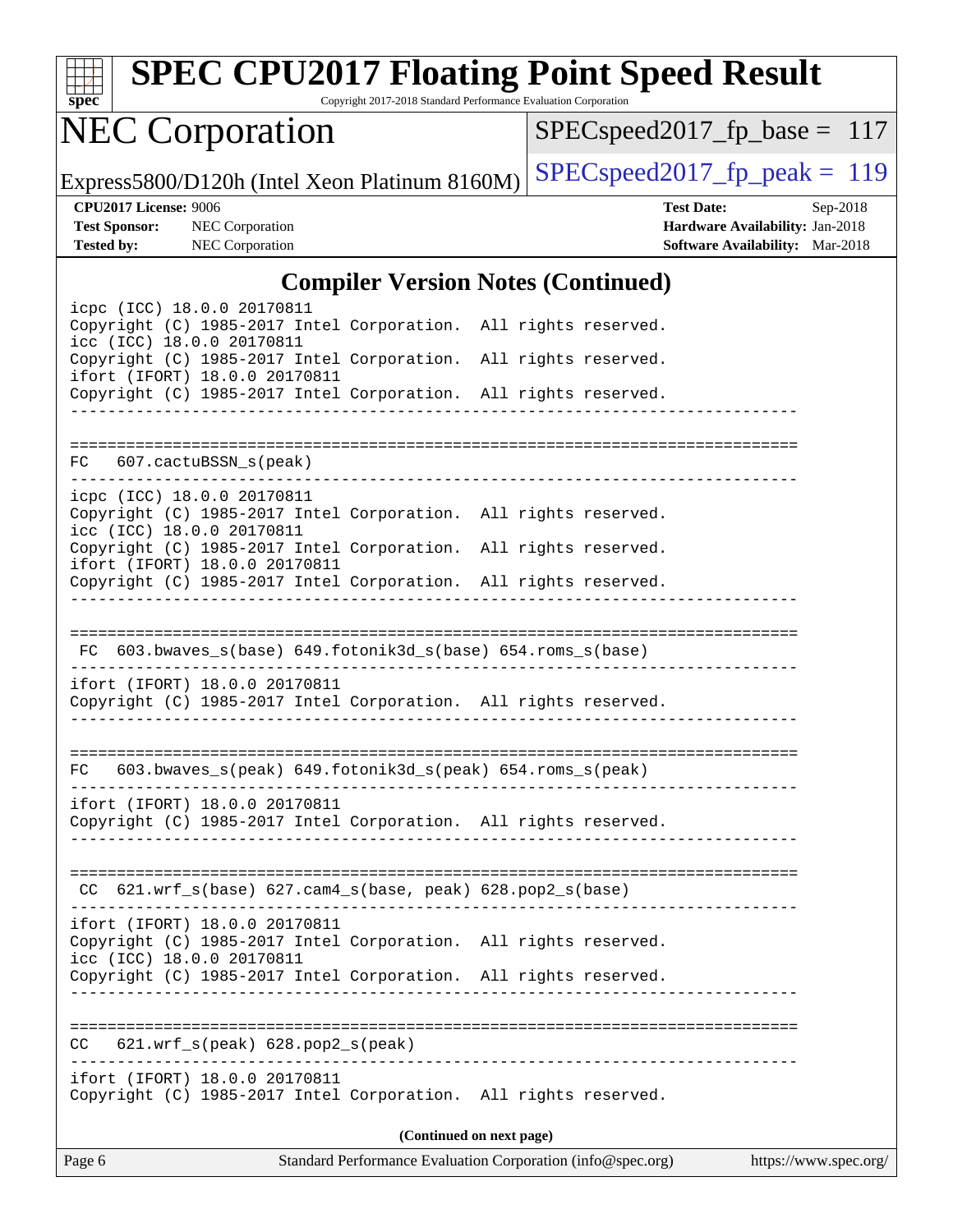

# **[SPEC CPU2017 Floating Point Speed Result](http://www.spec.org/auto/cpu2017/Docs/result-fields.html#SPECCPU2017FloatingPointSpeedResult)**

Copyright 2017-2018 Standard Performance Evaluation Corporation

## NEC Corporation

[SPECspeed2017\\_fp\\_base =](http://www.spec.org/auto/cpu2017/Docs/result-fields.html#SPECspeed2017fpbase) 117

Express5800/D120h (Intel Xeon Platinum 8160M) [SPECspeed2017\\_fp\\_peak =](http://www.spec.org/auto/cpu2017/Docs/result-fields.html#SPECspeed2017fppeak) 119

**[Test Sponsor:](http://www.spec.org/auto/cpu2017/Docs/result-fields.html#TestSponsor)** NEC Corporation **[Hardware Availability:](http://www.spec.org/auto/cpu2017/Docs/result-fields.html#HardwareAvailability)** Jan-2018 **[Tested by:](http://www.spec.org/auto/cpu2017/Docs/result-fields.html#Testedby)** NEC Corporation **[Software Availability:](http://www.spec.org/auto/cpu2017/Docs/result-fields.html#SoftwareAvailability)** Mar-2018

**[CPU2017 License:](http://www.spec.org/auto/cpu2017/Docs/result-fields.html#CPU2017License)** 9006 **[Test Date:](http://www.spec.org/auto/cpu2017/Docs/result-fields.html#TestDate)** Sep-2018

#### **[Compiler Version Notes \(Continued\)](http://www.spec.org/auto/cpu2017/Docs/result-fields.html#CompilerVersionNotes)**

icc (ICC) 18.0.0 20170811 Copyright (C) 1985-2017 Intel Corporation. All rights reserved. ------------------------------------------------------------------------------

#### **[Base Compiler Invocation](http://www.spec.org/auto/cpu2017/Docs/result-fields.html#BaseCompilerInvocation)**

[C benchmarks](http://www.spec.org/auto/cpu2017/Docs/result-fields.html#Cbenchmarks): [icc](http://www.spec.org/cpu2017/results/res2018q4/cpu2017-20180917-08871.flags.html#user_CCbase_intel_icc_18.0_66fc1ee009f7361af1fbd72ca7dcefbb700085f36577c54f309893dd4ec40d12360134090235512931783d35fd58c0460139e722d5067c5574d8eaf2b3e37e92)

[Fortran benchmarks](http://www.spec.org/auto/cpu2017/Docs/result-fields.html#Fortranbenchmarks): [ifort](http://www.spec.org/cpu2017/results/res2018q4/cpu2017-20180917-08871.flags.html#user_FCbase_intel_ifort_18.0_8111460550e3ca792625aed983ce982f94888b8b503583aa7ba2b8303487b4d8a21a13e7191a45c5fd58ff318f48f9492884d4413fa793fd88dd292cad7027ca)

[Benchmarks using both Fortran and C](http://www.spec.org/auto/cpu2017/Docs/result-fields.html#BenchmarksusingbothFortranandC): [ifort](http://www.spec.org/cpu2017/results/res2018q4/cpu2017-20180917-08871.flags.html#user_CC_FCbase_intel_ifort_18.0_8111460550e3ca792625aed983ce982f94888b8b503583aa7ba2b8303487b4d8a21a13e7191a45c5fd58ff318f48f9492884d4413fa793fd88dd292cad7027ca) [icc](http://www.spec.org/cpu2017/results/res2018q4/cpu2017-20180917-08871.flags.html#user_CC_FCbase_intel_icc_18.0_66fc1ee009f7361af1fbd72ca7dcefbb700085f36577c54f309893dd4ec40d12360134090235512931783d35fd58c0460139e722d5067c5574d8eaf2b3e37e92)

[Benchmarks using Fortran, C, and C++:](http://www.spec.org/auto/cpu2017/Docs/result-fields.html#BenchmarksusingFortranCandCXX) [icpc](http://www.spec.org/cpu2017/results/res2018q4/cpu2017-20180917-08871.flags.html#user_CC_CXX_FCbase_intel_icpc_18.0_c510b6838c7f56d33e37e94d029a35b4a7bccf4766a728ee175e80a419847e808290a9b78be685c44ab727ea267ec2f070ec5dc83b407c0218cded6866a35d07) [icc](http://www.spec.org/cpu2017/results/res2018q4/cpu2017-20180917-08871.flags.html#user_CC_CXX_FCbase_intel_icc_18.0_66fc1ee009f7361af1fbd72ca7dcefbb700085f36577c54f309893dd4ec40d12360134090235512931783d35fd58c0460139e722d5067c5574d8eaf2b3e37e92) [ifort](http://www.spec.org/cpu2017/results/res2018q4/cpu2017-20180917-08871.flags.html#user_CC_CXX_FCbase_intel_ifort_18.0_8111460550e3ca792625aed983ce982f94888b8b503583aa7ba2b8303487b4d8a21a13e7191a45c5fd58ff318f48f9492884d4413fa793fd88dd292cad7027ca)

#### **[Base Portability Flags](http://www.spec.org/auto/cpu2017/Docs/result-fields.html#BasePortabilityFlags)**

 603.bwaves\_s: [-DSPEC\\_LP64](http://www.spec.org/cpu2017/results/res2018q4/cpu2017-20180917-08871.flags.html#suite_basePORTABILITY603_bwaves_s_DSPEC_LP64) 607.cactuBSSN\_s: [-DSPEC\\_LP64](http://www.spec.org/cpu2017/results/res2018q4/cpu2017-20180917-08871.flags.html#suite_basePORTABILITY607_cactuBSSN_s_DSPEC_LP64) 619.lbm\_s: [-DSPEC\\_LP64](http://www.spec.org/cpu2017/results/res2018q4/cpu2017-20180917-08871.flags.html#suite_basePORTABILITY619_lbm_s_DSPEC_LP64) 621.wrf\_s: [-DSPEC\\_LP64](http://www.spec.org/cpu2017/results/res2018q4/cpu2017-20180917-08871.flags.html#suite_basePORTABILITY621_wrf_s_DSPEC_LP64) [-DSPEC\\_CASE\\_FLAG](http://www.spec.org/cpu2017/results/res2018q4/cpu2017-20180917-08871.flags.html#b621.wrf_s_baseCPORTABILITY_DSPEC_CASE_FLAG) [-convert big\\_endian](http://www.spec.org/cpu2017/results/res2018q4/cpu2017-20180917-08871.flags.html#user_baseFPORTABILITY621_wrf_s_convert_big_endian_c3194028bc08c63ac5d04de18c48ce6d347e4e562e8892b8bdbdc0214820426deb8554edfa529a3fb25a586e65a3d812c835984020483e7e73212c4d31a38223) 627.cam4\_s: [-DSPEC\\_LP64](http://www.spec.org/cpu2017/results/res2018q4/cpu2017-20180917-08871.flags.html#suite_basePORTABILITY627_cam4_s_DSPEC_LP64) [-DSPEC\\_CASE\\_FLAG](http://www.spec.org/cpu2017/results/res2018q4/cpu2017-20180917-08871.flags.html#b627.cam4_s_baseCPORTABILITY_DSPEC_CASE_FLAG) 628.pop2\_s: [-DSPEC\\_LP64](http://www.spec.org/cpu2017/results/res2018q4/cpu2017-20180917-08871.flags.html#suite_basePORTABILITY628_pop2_s_DSPEC_LP64) [-DSPEC\\_CASE\\_FLAG](http://www.spec.org/cpu2017/results/res2018q4/cpu2017-20180917-08871.flags.html#b628.pop2_s_baseCPORTABILITY_DSPEC_CASE_FLAG) [-convert big\\_endian](http://www.spec.org/cpu2017/results/res2018q4/cpu2017-20180917-08871.flags.html#user_baseFPORTABILITY628_pop2_s_convert_big_endian_c3194028bc08c63ac5d04de18c48ce6d347e4e562e8892b8bdbdc0214820426deb8554edfa529a3fb25a586e65a3d812c835984020483e7e73212c4d31a38223) [-assume byterecl](http://www.spec.org/cpu2017/results/res2018q4/cpu2017-20180917-08871.flags.html#user_baseFPORTABILITY628_pop2_s_assume_byterecl_7e47d18b9513cf18525430bbf0f2177aa9bf368bc7a059c09b2c06a34b53bd3447c950d3f8d6c70e3faf3a05c8557d66a5798b567902e8849adc142926523472) 638.imagick\_s: [-DSPEC\\_LP64](http://www.spec.org/cpu2017/results/res2018q4/cpu2017-20180917-08871.flags.html#suite_basePORTABILITY638_imagick_s_DSPEC_LP64) 644.nab\_s: [-DSPEC\\_LP64](http://www.spec.org/cpu2017/results/res2018q4/cpu2017-20180917-08871.flags.html#suite_basePORTABILITY644_nab_s_DSPEC_LP64) 649.fotonik3d\_s: [-DSPEC\\_LP64](http://www.spec.org/cpu2017/results/res2018q4/cpu2017-20180917-08871.flags.html#suite_basePORTABILITY649_fotonik3d_s_DSPEC_LP64) 654.roms\_s: [-DSPEC\\_LP64](http://www.spec.org/cpu2017/results/res2018q4/cpu2017-20180917-08871.flags.html#suite_basePORTABILITY654_roms_s_DSPEC_LP64)

#### **[Base Optimization Flags](http://www.spec.org/auto/cpu2017/Docs/result-fields.html#BaseOptimizationFlags)**

[C benchmarks](http://www.spec.org/auto/cpu2017/Docs/result-fields.html#Cbenchmarks):

[-xCORE-AVX2](http://www.spec.org/cpu2017/results/res2018q4/cpu2017-20180917-08871.flags.html#user_CCbase_f-xCORE-AVX2) [-ipo](http://www.spec.org/cpu2017/results/res2018q4/cpu2017-20180917-08871.flags.html#user_CCbase_f-ipo) [-O3](http://www.spec.org/cpu2017/results/res2018q4/cpu2017-20180917-08871.flags.html#user_CCbase_f-O3) [-no-prec-div](http://www.spec.org/cpu2017/results/res2018q4/cpu2017-20180917-08871.flags.html#user_CCbase_f-no-prec-div) [-qopt-prefetch](http://www.spec.org/cpu2017/results/res2018q4/cpu2017-20180917-08871.flags.html#user_CCbase_f-qopt-prefetch) [-ffinite-math-only](http://www.spec.org/cpu2017/results/res2018q4/cpu2017-20180917-08871.flags.html#user_CCbase_f_finite_math_only_cb91587bd2077682c4b38af759c288ed7c732db004271a9512da14a4f8007909a5f1427ecbf1a0fb78ff2a814402c6114ac565ca162485bbcae155b5e4258871) [-qopt-mem-layout-trans=3](http://www.spec.org/cpu2017/results/res2018q4/cpu2017-20180917-08871.flags.html#user_CCbase_f-qopt-mem-layout-trans_de80db37974c74b1f0e20d883f0b675c88c3b01e9d123adea9b28688d64333345fb62bc4a798493513fdb68f60282f9a726aa07f478b2f7113531aecce732043) [-qopenmp](http://www.spec.org/cpu2017/results/res2018q4/cpu2017-20180917-08871.flags.html#user_CCbase_qopenmp_16be0c44f24f464004c6784a7acb94aca937f053568ce72f94b139a11c7c168634a55f6653758ddd83bcf7b8463e8028bb0b48b77bcddc6b78d5d95bb1df2967) [-DSPEC\\_OPENMP](http://www.spec.org/cpu2017/results/res2018q4/cpu2017-20180917-08871.flags.html#suite_CCbase_DSPEC_OPENMP)

[Fortran benchmarks](http://www.spec.org/auto/cpu2017/Docs/result-fields.html#Fortranbenchmarks): [-DSPEC\\_OPENMP](http://www.spec.org/cpu2017/results/res2018q4/cpu2017-20180917-08871.flags.html#suite_FCbase_DSPEC_OPENMP) [-xCORE-AVX2](http://www.spec.org/cpu2017/results/res2018q4/cpu2017-20180917-08871.flags.html#user_FCbase_f-xCORE-AVX2) [-ipo](http://www.spec.org/cpu2017/results/res2018q4/cpu2017-20180917-08871.flags.html#user_FCbase_f-ipo) [-O3](http://www.spec.org/cpu2017/results/res2018q4/cpu2017-20180917-08871.flags.html#user_FCbase_f-O3) [-no-prec-div](http://www.spec.org/cpu2017/results/res2018q4/cpu2017-20180917-08871.flags.html#user_FCbase_f-no-prec-div) [-qopt-prefetch](http://www.spec.org/cpu2017/results/res2018q4/cpu2017-20180917-08871.flags.html#user_FCbase_f-qopt-prefetch) [-ffinite-math-only](http://www.spec.org/cpu2017/results/res2018q4/cpu2017-20180917-08871.flags.html#user_FCbase_f_finite_math_only_cb91587bd2077682c4b38af759c288ed7c732db004271a9512da14a4f8007909a5f1427ecbf1a0fb78ff2a814402c6114ac565ca162485bbcae155b5e4258871) [-qopt-mem-layout-trans=3](http://www.spec.org/cpu2017/results/res2018q4/cpu2017-20180917-08871.flags.html#user_FCbase_f-qopt-mem-layout-trans_de80db37974c74b1f0e20d883f0b675c88c3b01e9d123adea9b28688d64333345fb62bc4a798493513fdb68f60282f9a726aa07f478b2f7113531aecce732043) [-qopenmp](http://www.spec.org/cpu2017/results/res2018q4/cpu2017-20180917-08871.flags.html#user_FCbase_qopenmp_16be0c44f24f464004c6784a7acb94aca937f053568ce72f94b139a11c7c168634a55f6653758ddd83bcf7b8463e8028bb0b48b77bcddc6b78d5d95bb1df2967)

**(Continued on next page)**

| Page 7 | Standard Performance Evaluation Corporation (info@spec.org) | https://www.spec.org/ |
|--------|-------------------------------------------------------------|-----------------------|
|--------|-------------------------------------------------------------|-----------------------|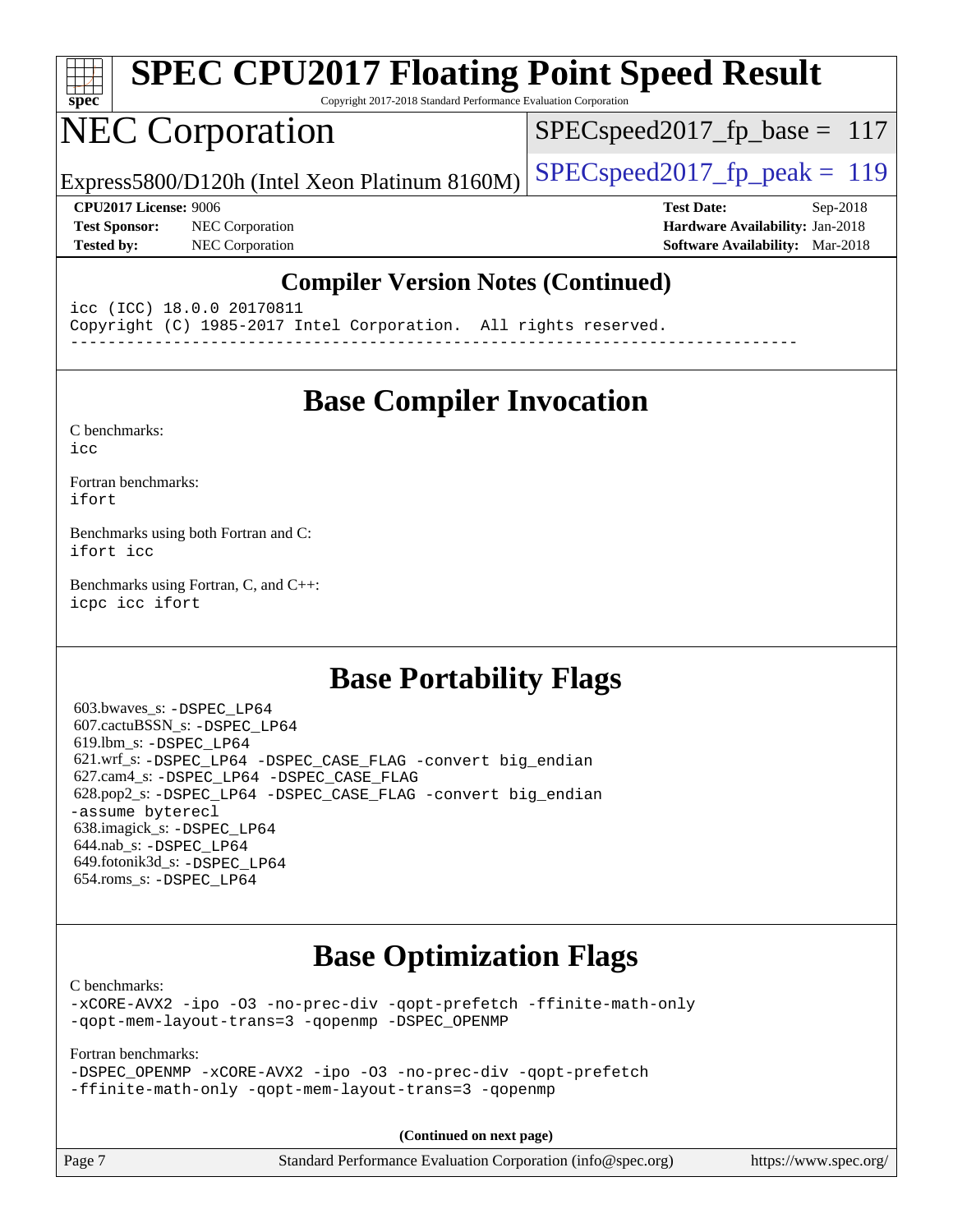

# **[SPEC CPU2017 Floating Point Speed Result](http://www.spec.org/auto/cpu2017/Docs/result-fields.html#SPECCPU2017FloatingPointSpeedResult)**

Copyright 2017-2018 Standard Performance Evaluation Corporation

## NEC Corporation

SPECspeed2017 fp base =  $117$ 

Express5800/D120h (Intel Xeon Platinum 8160M)  $\big|\text{SPEC speed2017\_fp\_peak} = 119$ 

**[CPU2017 License:](http://www.spec.org/auto/cpu2017/Docs/result-fields.html#CPU2017License)** 9006 **[Test Date:](http://www.spec.org/auto/cpu2017/Docs/result-fields.html#TestDate)** Sep-2018

**[Test Sponsor:](http://www.spec.org/auto/cpu2017/Docs/result-fields.html#TestSponsor)** NEC Corporation **[Hardware Availability:](http://www.spec.org/auto/cpu2017/Docs/result-fields.html#HardwareAvailability)** Jan-2018 **[Tested by:](http://www.spec.org/auto/cpu2017/Docs/result-fields.html#Testedby)** NEC Corporation **[Software Availability:](http://www.spec.org/auto/cpu2017/Docs/result-fields.html#SoftwareAvailability)** Mar-2018

## **[Base Optimization Flags \(Continued\)](http://www.spec.org/auto/cpu2017/Docs/result-fields.html#BaseOptimizationFlags)**

[Fortran benchmarks](http://www.spec.org/auto/cpu2017/Docs/result-fields.html#Fortranbenchmarks) (continued): [-nostandard-realloc-lhs](http://www.spec.org/cpu2017/results/res2018q4/cpu2017-20180917-08871.flags.html#user_FCbase_f_2003_std_realloc_82b4557e90729c0f113870c07e44d33d6f5a304b4f63d4c15d2d0f1fab99f5daaed73bdb9275d9ae411527f28b936061aa8b9c8f2d63842963b95c9dd6426b8a) [-align array32byte](http://www.spec.org/cpu2017/results/res2018q4/cpu2017-20180917-08871.flags.html#user_FCbase_align_array32byte_b982fe038af199962ba9a80c053b8342c548c85b40b8e86eb3cc33dee0d7986a4af373ac2d51c3f7cf710a18d62fdce2948f201cd044323541f22fc0fffc51b6)

[Benchmarks using both Fortran and C](http://www.spec.org/auto/cpu2017/Docs/result-fields.html#BenchmarksusingbothFortranandC): [-xCORE-AVX2](http://www.spec.org/cpu2017/results/res2018q4/cpu2017-20180917-08871.flags.html#user_CC_FCbase_f-xCORE-AVX2) [-ipo](http://www.spec.org/cpu2017/results/res2018q4/cpu2017-20180917-08871.flags.html#user_CC_FCbase_f-ipo) [-O3](http://www.spec.org/cpu2017/results/res2018q4/cpu2017-20180917-08871.flags.html#user_CC_FCbase_f-O3) [-no-prec-div](http://www.spec.org/cpu2017/results/res2018q4/cpu2017-20180917-08871.flags.html#user_CC_FCbase_f-no-prec-div) [-qopt-prefetch](http://www.spec.org/cpu2017/results/res2018q4/cpu2017-20180917-08871.flags.html#user_CC_FCbase_f-qopt-prefetch) [-ffinite-math-only](http://www.spec.org/cpu2017/results/res2018q4/cpu2017-20180917-08871.flags.html#user_CC_FCbase_f_finite_math_only_cb91587bd2077682c4b38af759c288ed7c732db004271a9512da14a4f8007909a5f1427ecbf1a0fb78ff2a814402c6114ac565ca162485bbcae155b5e4258871) [-qopt-mem-layout-trans=3](http://www.spec.org/cpu2017/results/res2018q4/cpu2017-20180917-08871.flags.html#user_CC_FCbase_f-qopt-mem-layout-trans_de80db37974c74b1f0e20d883f0b675c88c3b01e9d123adea9b28688d64333345fb62bc4a798493513fdb68f60282f9a726aa07f478b2f7113531aecce732043) [-qopenmp](http://www.spec.org/cpu2017/results/res2018q4/cpu2017-20180917-08871.flags.html#user_CC_FCbase_qopenmp_16be0c44f24f464004c6784a7acb94aca937f053568ce72f94b139a11c7c168634a55f6653758ddd83bcf7b8463e8028bb0b48b77bcddc6b78d5d95bb1df2967) [-DSPEC\\_OPENMP](http://www.spec.org/cpu2017/results/res2018q4/cpu2017-20180917-08871.flags.html#suite_CC_FCbase_DSPEC_OPENMP) [-nostandard-realloc-lhs](http://www.spec.org/cpu2017/results/res2018q4/cpu2017-20180917-08871.flags.html#user_CC_FCbase_f_2003_std_realloc_82b4557e90729c0f113870c07e44d33d6f5a304b4f63d4c15d2d0f1fab99f5daaed73bdb9275d9ae411527f28b936061aa8b9c8f2d63842963b95c9dd6426b8a) [-align array32byte](http://www.spec.org/cpu2017/results/res2018q4/cpu2017-20180917-08871.flags.html#user_CC_FCbase_align_array32byte_b982fe038af199962ba9a80c053b8342c548c85b40b8e86eb3cc33dee0d7986a4af373ac2d51c3f7cf710a18d62fdce2948f201cd044323541f22fc0fffc51b6)

[Benchmarks using Fortran, C, and C++:](http://www.spec.org/auto/cpu2017/Docs/result-fields.html#BenchmarksusingFortranCandCXX)

[-xCORE-AVX2](http://www.spec.org/cpu2017/results/res2018q4/cpu2017-20180917-08871.flags.html#user_CC_CXX_FCbase_f-xCORE-AVX2) [-ipo](http://www.spec.org/cpu2017/results/res2018q4/cpu2017-20180917-08871.flags.html#user_CC_CXX_FCbase_f-ipo) [-O3](http://www.spec.org/cpu2017/results/res2018q4/cpu2017-20180917-08871.flags.html#user_CC_CXX_FCbase_f-O3) [-no-prec-div](http://www.spec.org/cpu2017/results/res2018q4/cpu2017-20180917-08871.flags.html#user_CC_CXX_FCbase_f-no-prec-div) [-qopt-prefetch](http://www.spec.org/cpu2017/results/res2018q4/cpu2017-20180917-08871.flags.html#user_CC_CXX_FCbase_f-qopt-prefetch) [-ffinite-math-only](http://www.spec.org/cpu2017/results/res2018q4/cpu2017-20180917-08871.flags.html#user_CC_CXX_FCbase_f_finite_math_only_cb91587bd2077682c4b38af759c288ed7c732db004271a9512da14a4f8007909a5f1427ecbf1a0fb78ff2a814402c6114ac565ca162485bbcae155b5e4258871) [-qopt-mem-layout-trans=3](http://www.spec.org/cpu2017/results/res2018q4/cpu2017-20180917-08871.flags.html#user_CC_CXX_FCbase_f-qopt-mem-layout-trans_de80db37974c74b1f0e20d883f0b675c88c3b01e9d123adea9b28688d64333345fb62bc4a798493513fdb68f60282f9a726aa07f478b2f7113531aecce732043) [-qopenmp](http://www.spec.org/cpu2017/results/res2018q4/cpu2017-20180917-08871.flags.html#user_CC_CXX_FCbase_qopenmp_16be0c44f24f464004c6784a7acb94aca937f053568ce72f94b139a11c7c168634a55f6653758ddd83bcf7b8463e8028bb0b48b77bcddc6b78d5d95bb1df2967) [-DSPEC\\_OPENMP](http://www.spec.org/cpu2017/results/res2018q4/cpu2017-20180917-08871.flags.html#suite_CC_CXX_FCbase_DSPEC_OPENMP) [-nostandard-realloc-lhs](http://www.spec.org/cpu2017/results/res2018q4/cpu2017-20180917-08871.flags.html#user_CC_CXX_FCbase_f_2003_std_realloc_82b4557e90729c0f113870c07e44d33d6f5a304b4f63d4c15d2d0f1fab99f5daaed73bdb9275d9ae411527f28b936061aa8b9c8f2d63842963b95c9dd6426b8a) [-align array32byte](http://www.spec.org/cpu2017/results/res2018q4/cpu2017-20180917-08871.flags.html#user_CC_CXX_FCbase_align_array32byte_b982fe038af199962ba9a80c053b8342c548c85b40b8e86eb3cc33dee0d7986a4af373ac2d51c3f7cf710a18d62fdce2948f201cd044323541f22fc0fffc51b6)

### **[Base Other Flags](http://www.spec.org/auto/cpu2017/Docs/result-fields.html#BaseOtherFlags)**

[C benchmarks](http://www.spec.org/auto/cpu2017/Docs/result-fields.html#Cbenchmarks):  $-m64 - std= c11$  $-m64 - std= c11$ 

[Fortran benchmarks](http://www.spec.org/auto/cpu2017/Docs/result-fields.html#Fortranbenchmarks): [-m64](http://www.spec.org/cpu2017/results/res2018q4/cpu2017-20180917-08871.flags.html#user_FCbase_intel_intel64_18.0_af43caccfc8ded86e7699f2159af6efc7655f51387b94da716254467f3c01020a5059329e2569e4053f409e7c9202a7efc638f7a6d1ffb3f52dea4a3e31d82ab)

[Benchmarks using both Fortran and C](http://www.spec.org/auto/cpu2017/Docs/result-fields.html#BenchmarksusingbothFortranandC):  $-m64 - std= c11$  $-m64 - std= c11$ 

[Benchmarks using Fortran, C, and C++:](http://www.spec.org/auto/cpu2017/Docs/result-fields.html#BenchmarksusingFortranCandCXX)  $-m64 - std= c11$  $-m64 - std= c11$ 

## **[Peak Compiler Invocation](http://www.spec.org/auto/cpu2017/Docs/result-fields.html#PeakCompilerInvocation)**

[C benchmarks](http://www.spec.org/auto/cpu2017/Docs/result-fields.html#Cbenchmarks): [icc](http://www.spec.org/cpu2017/results/res2018q4/cpu2017-20180917-08871.flags.html#user_CCpeak_intel_icc_18.0_66fc1ee009f7361af1fbd72ca7dcefbb700085f36577c54f309893dd4ec40d12360134090235512931783d35fd58c0460139e722d5067c5574d8eaf2b3e37e92)

[Fortran benchmarks](http://www.spec.org/auto/cpu2017/Docs/result-fields.html#Fortranbenchmarks): [ifort](http://www.spec.org/cpu2017/results/res2018q4/cpu2017-20180917-08871.flags.html#user_FCpeak_intel_ifort_18.0_8111460550e3ca792625aed983ce982f94888b8b503583aa7ba2b8303487b4d8a21a13e7191a45c5fd58ff318f48f9492884d4413fa793fd88dd292cad7027ca)

[Benchmarks using both Fortran and C](http://www.spec.org/auto/cpu2017/Docs/result-fields.html#BenchmarksusingbothFortranandC): [ifort](http://www.spec.org/cpu2017/results/res2018q4/cpu2017-20180917-08871.flags.html#user_CC_FCpeak_intel_ifort_18.0_8111460550e3ca792625aed983ce982f94888b8b503583aa7ba2b8303487b4d8a21a13e7191a45c5fd58ff318f48f9492884d4413fa793fd88dd292cad7027ca) [icc](http://www.spec.org/cpu2017/results/res2018q4/cpu2017-20180917-08871.flags.html#user_CC_FCpeak_intel_icc_18.0_66fc1ee009f7361af1fbd72ca7dcefbb700085f36577c54f309893dd4ec40d12360134090235512931783d35fd58c0460139e722d5067c5574d8eaf2b3e37e92)

[Benchmarks using Fortran, C, and C++:](http://www.spec.org/auto/cpu2017/Docs/result-fields.html#BenchmarksusingFortranCandCXX) [icpc](http://www.spec.org/cpu2017/results/res2018q4/cpu2017-20180917-08871.flags.html#user_CC_CXX_FCpeak_intel_icpc_18.0_c510b6838c7f56d33e37e94d029a35b4a7bccf4766a728ee175e80a419847e808290a9b78be685c44ab727ea267ec2f070ec5dc83b407c0218cded6866a35d07) [icc](http://www.spec.org/cpu2017/results/res2018q4/cpu2017-20180917-08871.flags.html#user_CC_CXX_FCpeak_intel_icc_18.0_66fc1ee009f7361af1fbd72ca7dcefbb700085f36577c54f309893dd4ec40d12360134090235512931783d35fd58c0460139e722d5067c5574d8eaf2b3e37e92) [ifort](http://www.spec.org/cpu2017/results/res2018q4/cpu2017-20180917-08871.flags.html#user_CC_CXX_FCpeak_intel_ifort_18.0_8111460550e3ca792625aed983ce982f94888b8b503583aa7ba2b8303487b4d8a21a13e7191a45c5fd58ff318f48f9492884d4413fa793fd88dd292cad7027ca)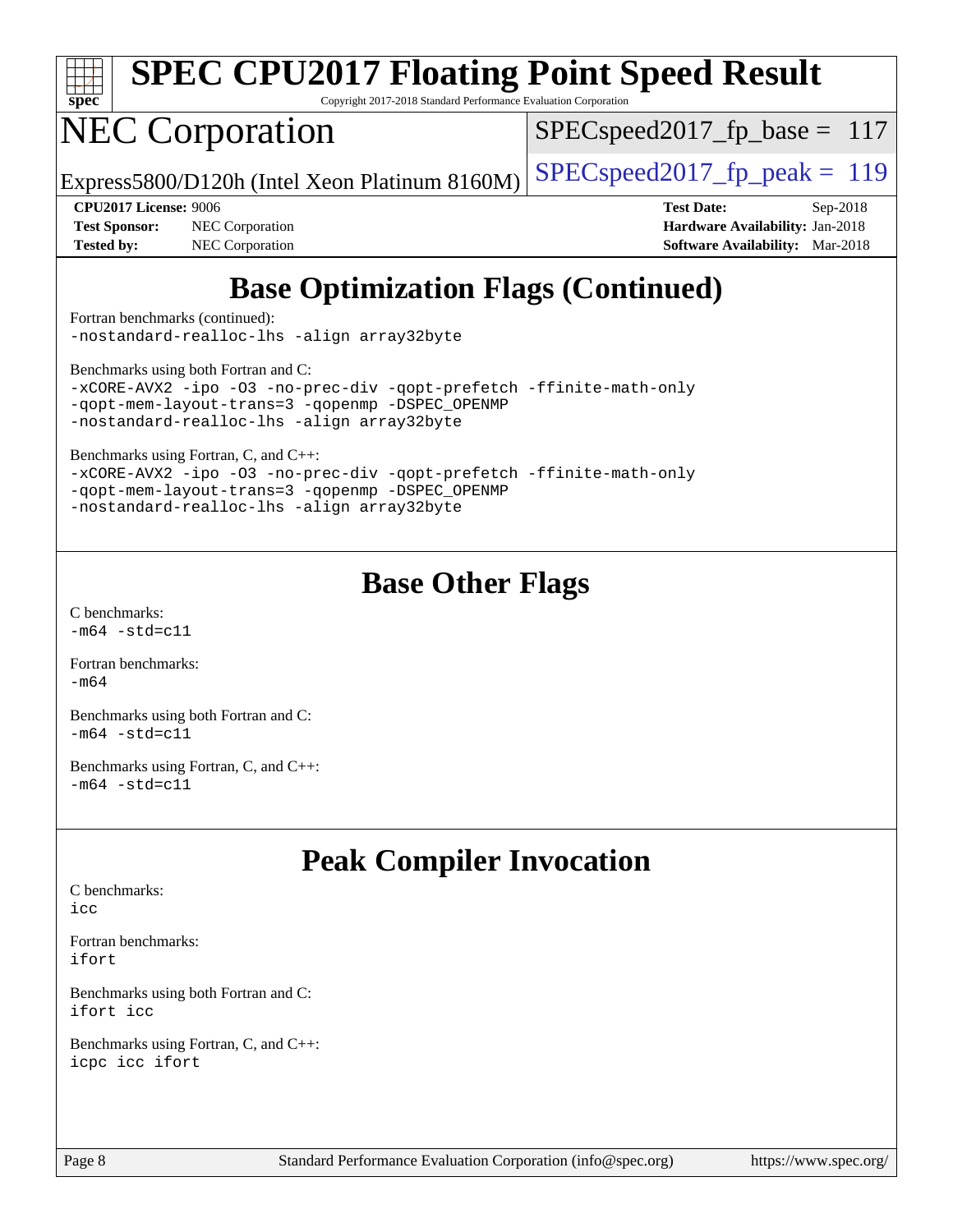